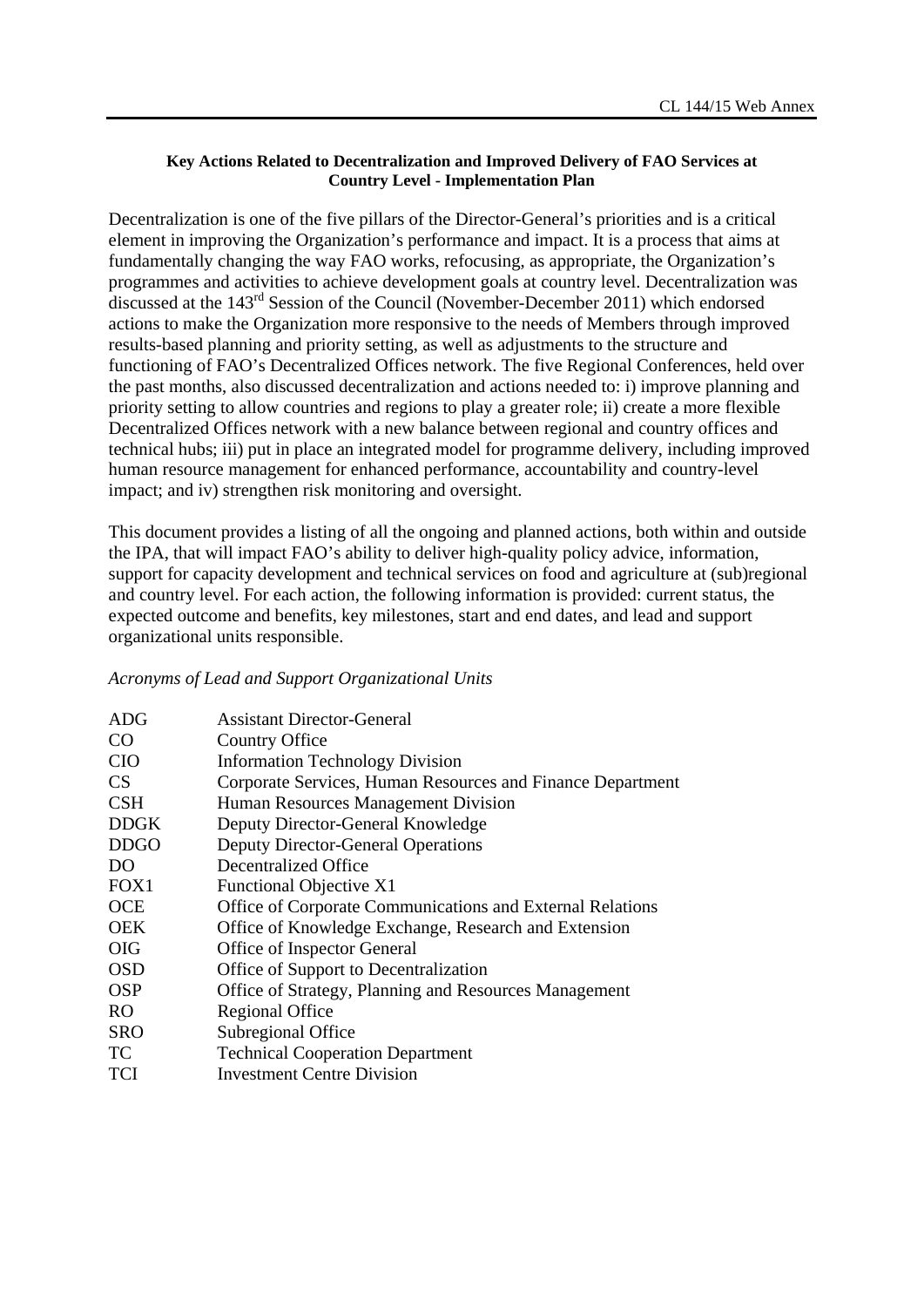| <b>Action</b>                                                                                                                                                                   | <b>Current Status</b>                                                                                                                                                                                                                                           | <b>Expected</b><br><b>Outcome/Benefits</b>                                                                                                                                                                                                       | <b>Key Milestones</b>                                                                                                               | <b>Start State</b> | <b>End Date</b>       | <b>Lead and Support</b><br><b>Organizational Units</b>                                                            |
|---------------------------------------------------------------------------------------------------------------------------------------------------------------------------------|-----------------------------------------------------------------------------------------------------------------------------------------------------------------------------------------------------------------------------------------------------------------|--------------------------------------------------------------------------------------------------------------------------------------------------------------------------------------------------------------------------------------------------|-------------------------------------------------------------------------------------------------------------------------------------|--------------------|-----------------------|-------------------------------------------------------------------------------------------------------------------|
|                                                                                                                                                                                 |                                                                                                                                                                                                                                                                 |                                                                                                                                                                                                                                                  | <b>I. Improved Planning and Priority Setting</b>                                                                                    |                    |                       |                                                                                                                   |
| i. Improved<br>Country<br>Programming                                                                                                                                           | New Guiding<br>Principles approved<br>by PC/FC and 143rd<br>Council session<br>Under the umbrella<br>of the FOX1<br>Strategy Team an<br>integrated<br>"Effective Country<br>Programming"<br>Learning<br>Programme is being<br>developed and<br>delivered in DOs | Country<br>Programming<br>Frameworks (CPFs)<br>give better focus<br>and prioritization<br>for FAO's work at<br>country level that is<br>better integrated<br>into the corporate<br>Strategic<br>Framework and<br>Programme of<br>Work and Budget | 5 CPFs completed by<br>March 2012 (Jan-March),<br>9 by July 2012 and 77<br>draft documents by<br>December 2012.                     | November<br>2011   | December<br>2012      | COs with support from<br>SROs, ROs and TC /FOX1,<br>in collaboration with<br>technical departments as<br>required |
| ii. FAO's<br>programmes<br>increasingly driven<br>by country and<br>(sub)regional<br>priorities                                                                                 | Regional and<br>Subregional<br>Priorities were<br>discussed and<br>endorsed at the<br>Regional<br>Conferences                                                                                                                                                   | FAO's<br>programming is<br>both bottom-up and<br>top-down and<br>builds on global,<br>(sub)regional and<br>national priorities                                                                                                                   | <b>Regional Priorities</b><br>approved by Regional<br>Conferences and<br>subsequently endorsed by<br>the 144 <sup>th</sup> Council. | <b>July 2011</b>   | June 2013             | ROs with TC support                                                                                               |
| iii. Review of<br>Regional<br>Conference<br>preparation process<br>to better integrate<br>the potential<br>contribution of<br>International<br>Financial<br>Institutions (IFIs) | To start with<br>preparation of 2014<br>Regional<br>Conferences                                                                                                                                                                                                 | Improved<br>opportunities to<br>mobilize<br>investment                                                                                                                                                                                           | Investment plans aligned<br>with Regional Priorities                                                                                | <b>July 2012</b>   | First quarter<br>2014 | DOs with support of TCI<br>and OSD                                                                                |
| iv. Agreed<br>Knowledge<br>Management (KM)<br>initiatives in                                                                                                                    | OEK is planning a<br>review of RO/SRO<br>work plans to<br>identify KM                                                                                                                                                                                           | <b>KM</b> initiatives<br>deliver the expected<br>value and they are<br>strategically aligned                                                                                                                                                     | Regional KM initiatives<br>recognized and prioritized<br>respectively by the KM<br>Governance structure in                          | January 2012       | December<br>2012      | ROs with OEK and CIO<br>support                                                                                   |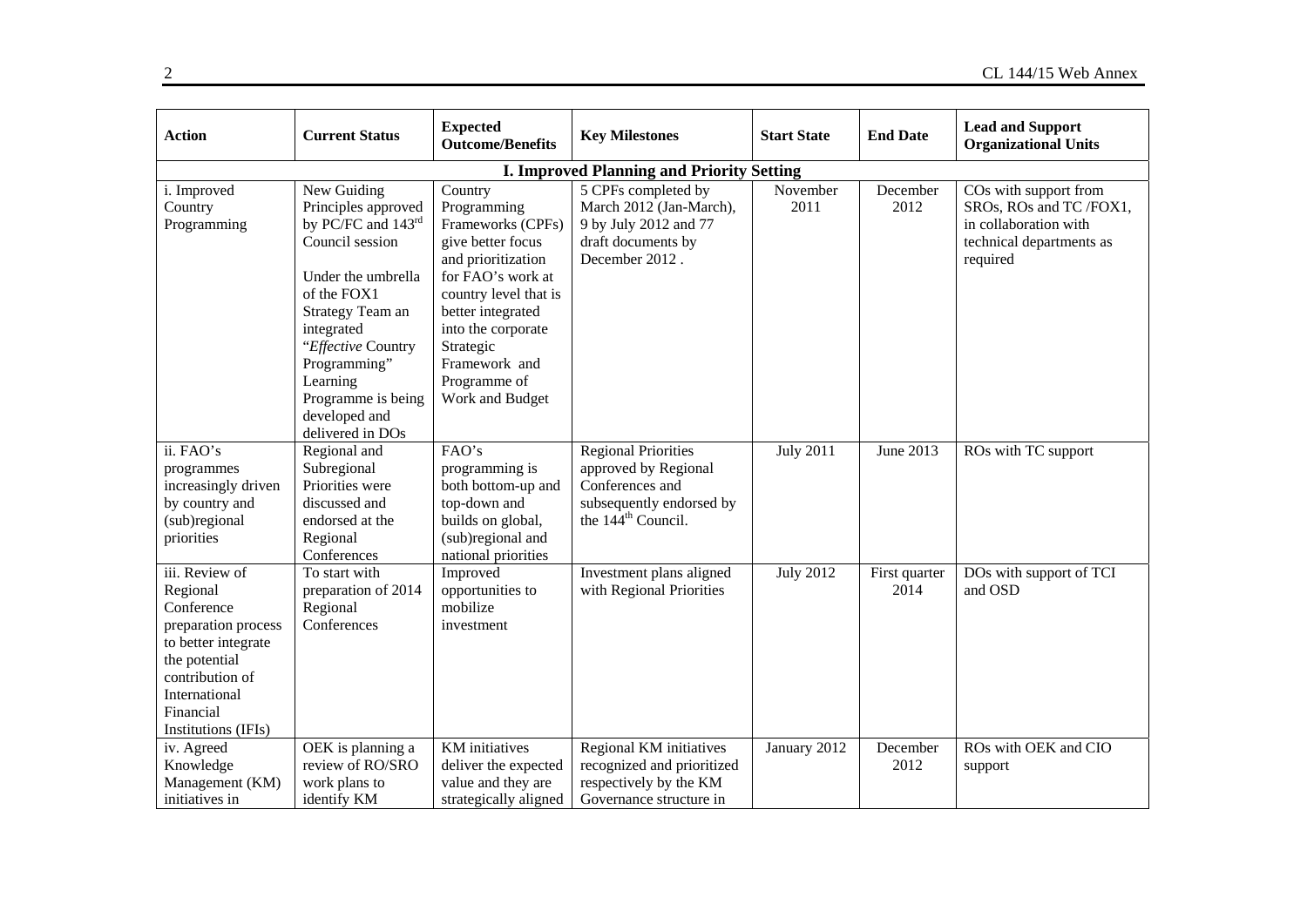| <b>Action</b>                                                                                                                                                   | <b>Current Status</b>                                                                                                                                                                                                                                                                                                                                    | <b>Expected</b><br><b>Outcome/Benefits</b>                                                                                                                                  | <b>Key Milestones</b>                                                                                                                                                                                                                                 | <b>Start State</b> | <b>End Date</b>  | <b>Lead and Support</b><br><b>Organizational Units</b>           |
|-----------------------------------------------------------------------------------------------------------------------------------------------------------------|----------------------------------------------------------------------------------------------------------------------------------------------------------------------------------------------------------------------------------------------------------------------------------------------------------------------------------------------------------|-----------------------------------------------------------------------------------------------------------------------------------------------------------------------------|-------------------------------------------------------------------------------------------------------------------------------------------------------------------------------------------------------------------------------------------------------|--------------------|------------------|------------------------------------------------------------------|
| support of Regional<br>and Subregional<br>Priorities                                                                                                            | initiatives                                                                                                                                                                                                                                                                                                                                              | across the<br>Organization                                                                                                                                                  | early 2012                                                                                                                                                                                                                                            |                    |                  |                                                                  |
| v. Enhanced<br>Resource<br>Mobilization efforts<br>by DOs                                                                                                       | Resource<br>Mobilization and<br>Management<br>Strategy (RMMS)<br>approved by 143rd<br>Council session and<br>subsidiary Resource<br>Mobilization<br>Strategies for<br>countries and<br>(sub)regions are<br>under preparation<br>(2 regional, 4<br>subregional and 1<br>country Resource<br>Mobilization<br>Strategies have<br>already been<br>developed) | Broader range of<br>resource partners<br>supporting the<br>achievement of<br>agreed country,<br>(sub)regional<br>priority outcomes,<br>and increased<br>resources mobilized | Training provided to DO<br>staff and subsidiary<br><b>Resource Mobilization</b><br>Strategies at (sub)regional<br>and country level prepared<br>and endorsed                                                                                          | January 2012       | December<br>2013 | ROs, SROs and COs with<br>support from TC, OSD and<br><b>OCE</b> |
| vi. Enhanced<br>support to national<br>and regional Food<br>and Nutritional<br>Security strategies<br>and action plans,<br>and South-South<br>Cooperation (SSC) | Development/<br>Updating of<br>guidelines,<br>including on<br>increased<br>involvement of<br>private sector and<br>Civil Society<br>Organizations                                                                                                                                                                                                        | Help member<br>Nations in<br>achieving MDG1<br>target and greater<br>involvement of<br>FAO in activities<br>belonging to its<br>core mandate                                | Guidelines for the<br>formulation of Food and<br>Nutritional Security<br>strategy, together with<br>SSC Action Plan finalized,<br>approved and applied.<br>Increased number of Food<br>and Nutritional Security<br>strategies under<br>implementation | January 2012       | December<br>2013 | COs, with support from<br>SROs, ROs and TC                       |
| 1.Structure                                                                                                                                                     |                                                                                                                                                                                                                                                                                                                                                          |                                                                                                                                                                             | II. A More Flexible and Streamlined DOs Network                                                                                                                                                                                                       |                    |                  |                                                                  |
| i. More flexible CO                                                                                                                                             | Concept and                                                                                                                                                                                                                                                                                                                                              | More effective and                                                                                                                                                          | <b>Indication by Regional</b>                                                                                                                                                                                                                         | <b>July 2012</b>   | June 2015        | ROs with support from                                            |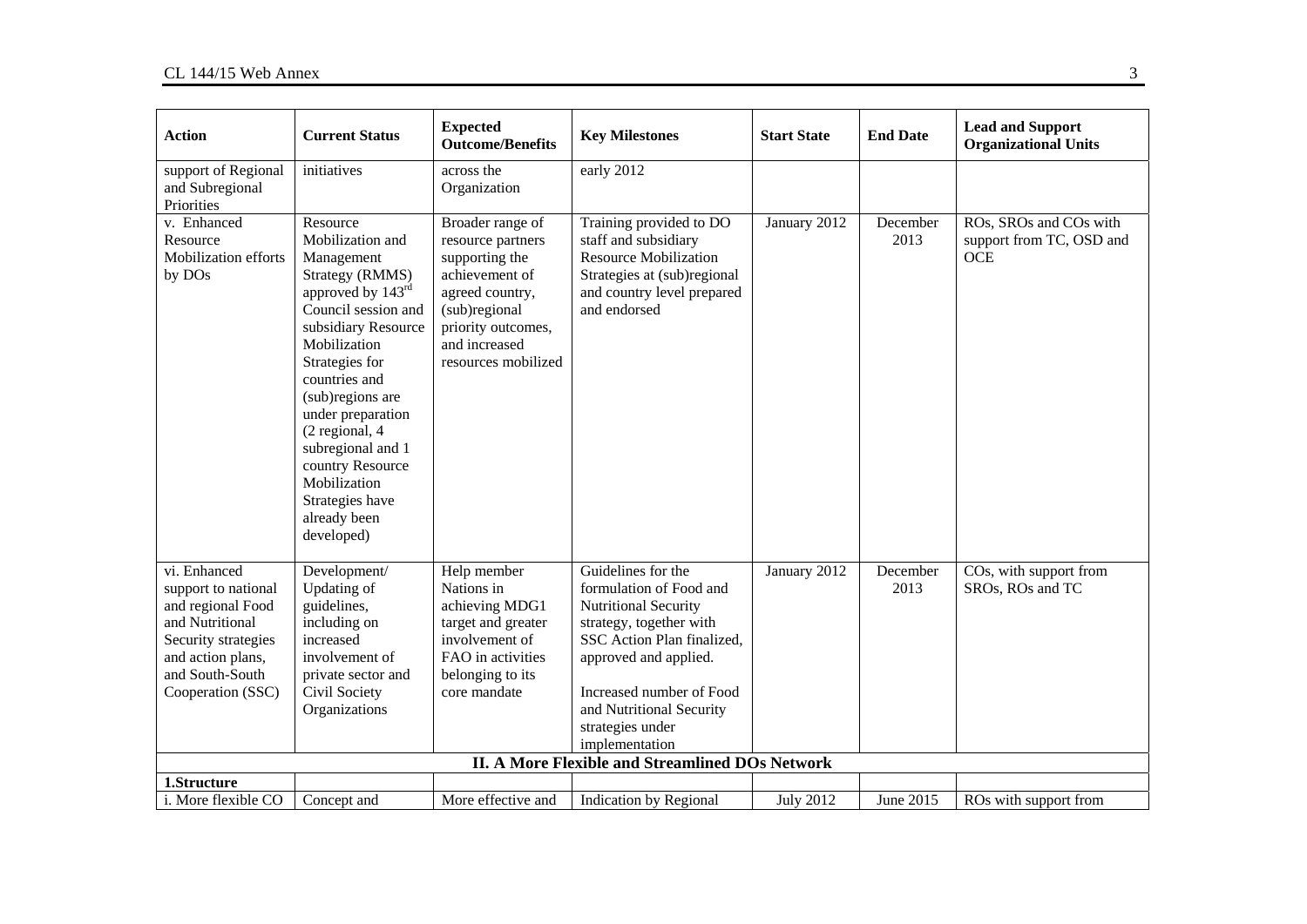| <b>Action</b>                        | <b>Current Status</b>                                                                                                                                                                                                                                                   | <b>Expected</b><br><b>Outcome/Benefits</b>                                                                   | <b>Key Milestones</b>                                                                                                                                                                                                                      | <b>Start State</b> | <b>End Date</b>  | <b>Lead and Support</b><br><b>Organizational Units</b>                  |
|--------------------------------------|-------------------------------------------------------------------------------------------------------------------------------------------------------------------------------------------------------------------------------------------------------------------------|--------------------------------------------------------------------------------------------------------------|--------------------------------------------------------------------------------------------------------------------------------------------------------------------------------------------------------------------------------------------|--------------------|------------------|-------------------------------------------------------------------------|
| <b>Structures</b>                    | approach endorsed<br>in principle by<br>$143^{\text{rd}}$ Council<br>session                                                                                                                                                                                            | efficient COs<br>whose programmes<br>match priority<br>needs of Members                                      | Conferences of priority<br>needs in different sets of<br>countries                                                                                                                                                                         |                    |                  | OSD, TC and CSH                                                         |
| ii. Strengthening of<br>ROs and SROs | a. Abolition of: (i)<br>posting of FAO<br>Representatives<br>(FAORs) against<br>technical posts in<br>ROs; (ii) outposting<br>technical officers<br>from ROs/SROs as<br>FAORs; and (iii)<br>dual function of<br>heads of SROs as<br>coordinator and<br>technical expert | Stronger<br>complement of<br>technical skills in<br><b>DOs</b>                                               | Structure and skills mix of<br>ROs/SROs realigned to<br>take into consideration<br>Regional Priorities and<br>recommendations of<br>Regional Conference                                                                                    | January 2012       | December<br>2012 | ROs with support from<br>OSD, TC and CSH                                |
|                                      | b. Strengthening of<br>the Programming<br>capacity of ROs to<br>provide support of<br>all programme<br>matters including<br>emergency<br>activities and<br>resource<br>mobilization                                                                                     | Improved<br>programme<br>development and<br>implementation,<br>and resource<br>mobilization by<br><b>ROs</b> | Proposals prepared by the<br>ROs in consultation with<br><b>TC</b>                                                                                                                                                                         | January 2012       | December<br>2013 | ROs with support from<br>OSD, TC and CSH                                |
|                                      | c. Strengthening of<br>operations support<br>capacity of ROs to<br>provide operational<br>backstopping<br>support and<br>capacity building to<br><b>Budget Holders</b><br>(BHs) in the<br>regions                                                                       | Improved<br>programme/project<br>implementation and<br>monitoring by BHs<br>in regions                       | 1. Matrix of issues/<br>constraints developed<br>during ongoing joint TC<br>operations support<br>missions to ROs to be<br>updated; and key issues<br>addressed with concerned<br>units;<br>2. Support to BHs to<br>assume the substantial | November<br>2010   | December<br>2012 | TC and ROs with support<br>from CS, OSD and other<br>units as necessary |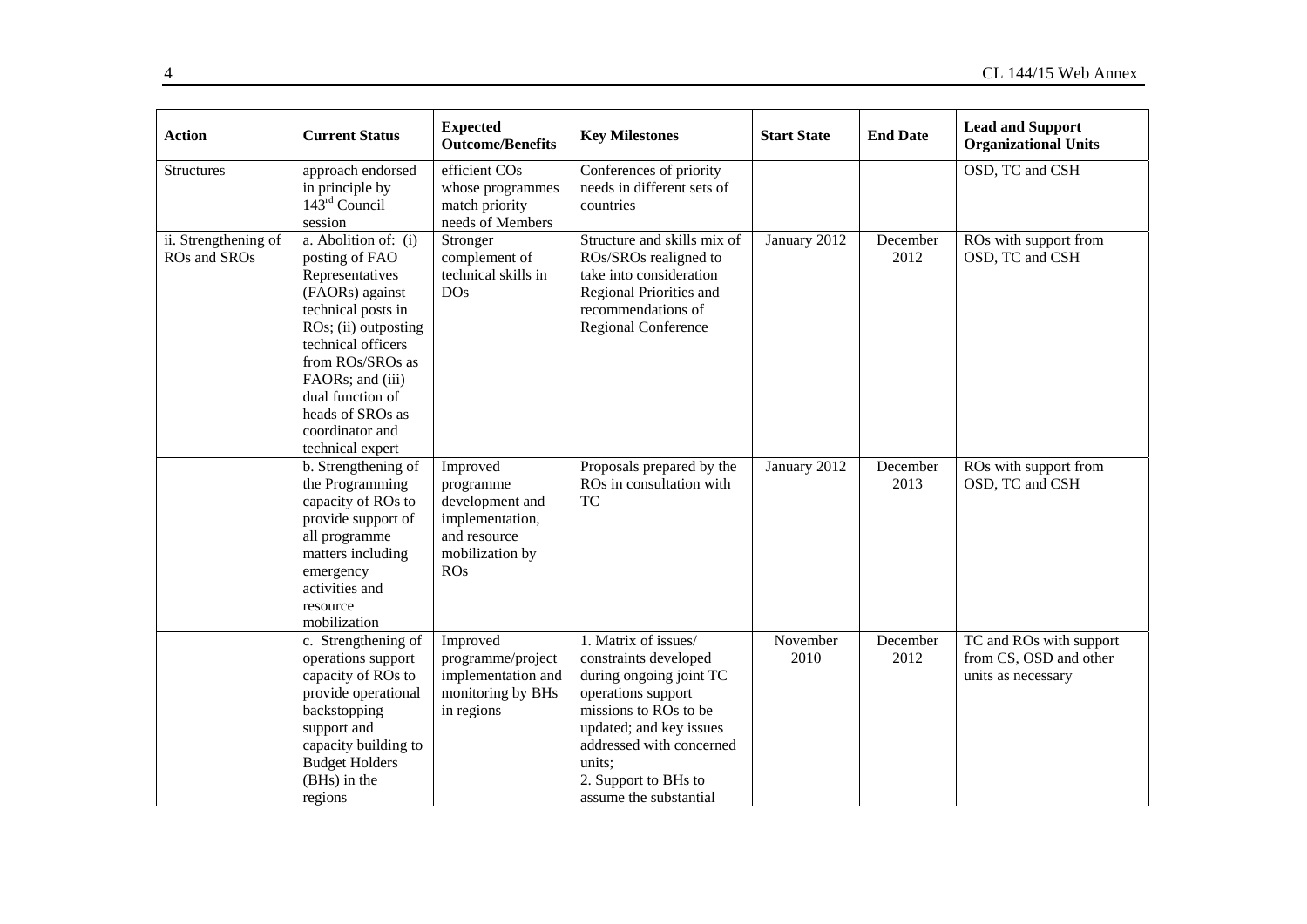| <b>Action</b>                      | <b>Current Status</b>                                                                                                                                                                                                                                                                                                                                                                                                                                                                 | <b>Expected</b><br><b>Outcome/Benefits</b>                                         | <b>Key Milestones</b>                                                                                                                                                                                                                                                                                                                                                                                                                | <b>Start State</b> | <b>End Date</b> | <b>Lead and Support</b><br><b>Organizational Units</b>                                                                                                                                                                                 |
|------------------------------------|---------------------------------------------------------------------------------------------------------------------------------------------------------------------------------------------------------------------------------------------------------------------------------------------------------------------------------------------------------------------------------------------------------------------------------------------------------------------------------------|------------------------------------------------------------------------------------|--------------------------------------------------------------------------------------------------------------------------------------------------------------------------------------------------------------------------------------------------------------------------------------------------------------------------------------------------------------------------------------------------------------------------------------|--------------------|-----------------|----------------------------------------------------------------------------------------------------------------------------------------------------------------------------------------------------------------------------------------|
|                                    |                                                                                                                                                                                                                                                                                                                                                                                                                                                                                       |                                                                                    | increase in business<br>activity arising out of<br>decentralization of<br>activities to DOs,<br>including support to the<br>worldwide deployment of<br>the Global Resource<br>Management System<br>(GRMS)                                                                                                                                                                                                                            |                    |                 |                                                                                                                                                                                                                                        |
| 2. Resources                       |                                                                                                                                                                                                                                                                                                                                                                                                                                                                                       |                                                                                    |                                                                                                                                                                                                                                                                                                                                                                                                                                      |                    |                 |                                                                                                                                                                                                                                        |
| i. Transfer of<br>Functions to DOs | -Functions related<br>to oversight of COs<br>and for<br>Management of<br>TCP (except for<br>TCP related to<br>emergencies)<br>already transferred<br>together with<br>resources<br>-Other functions,<br>including those<br>related to<br>Emergency<br>Operations,<br>together with<br>commensurate<br>resources will be<br>transferred to DOs.<br>Inter-departmental<br>Task Force for<br>Integration of<br>Emergency and<br>Development<br>Activities has been<br>established; pilot | DOs will be able to<br>provide services in<br>a more speedy and<br>coherent manner | Lists of functions for<br>transfer finalized; analysis<br>of resources needed to<br>carry out those functions<br>agreed; mapping and gap<br>analysis of functions and<br>capacity completed;<br>accountability and<br>oversight framework set<br>up; timing for transfer<br>agreed with stakeholders;<br>areas for training, capacity<br>building and recruitment<br>agreed; and adequate<br>monitoring arrangements<br>put in place | January 2012       | June 2013       | DDGO with support from<br>ROs, TC, CS, OSD and<br>other units as necessary.<br>Responsibility for the<br>integration of emergency<br>and development operations<br>is with the ROs in close<br>collaboration with TC and<br><b>OSD</b> |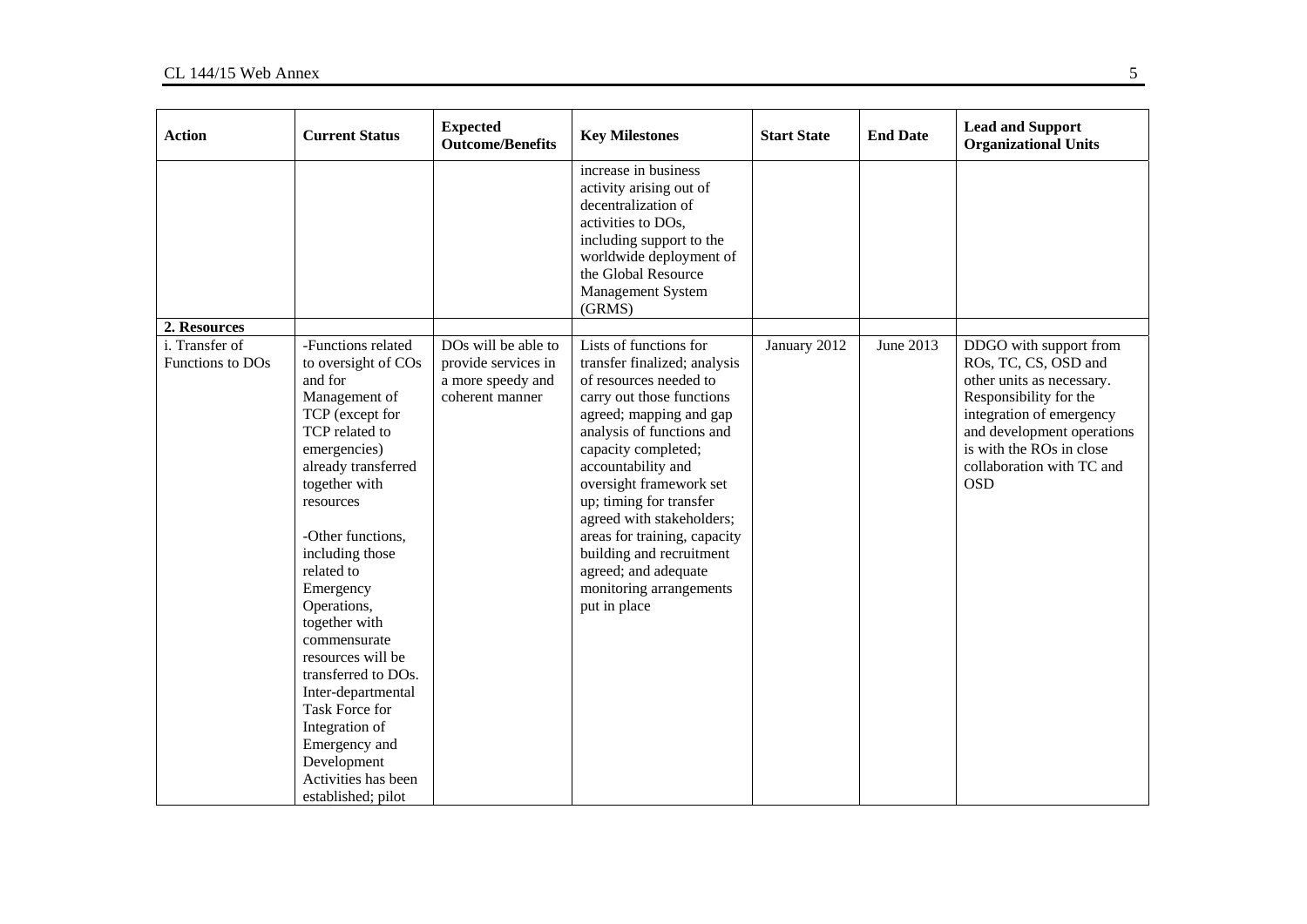| <b>Action</b>                                                                                                                    | <b>Current Status</b>                                                                                                                                                                                                                         | <b>Expected</b><br><b>Outcome/Benefits</b>                                                  | <b>Key Milestones</b>                                                                                                                                                                                               | <b>Start State</b> | <b>End Date</b>  | <b>Lead and Support</b><br><b>Organizational Units</b>    |
|----------------------------------------------------------------------------------------------------------------------------------|-----------------------------------------------------------------------------------------------------------------------------------------------------------------------------------------------------------------------------------------------|---------------------------------------------------------------------------------------------|---------------------------------------------------------------------------------------------------------------------------------------------------------------------------------------------------------------------|--------------------|------------------|-----------------------------------------------------------|
|                                                                                                                                  | countries identified;<br>CO capacity<br>assessments taking<br>place.                                                                                                                                                                          |                                                                                             |                                                                                                                                                                                                                     |                    |                  |                                                           |
|                                                                                                                                  | -Partial transfer of<br>procurement<br>functions has<br>already taken place<br>or is being<br>implemented<br>through the<br>deployment of<br>International<br>Procurement<br>Officers in 7<br>countries with a<br>large procurement<br>volume |                                                                                             |                                                                                                                                                                                                                     |                    |                  |                                                           |
| ii. Additional<br>measures to<br>mobilize resources<br>from donors and<br>other Members<br>including middle-<br>income countries | Partnership<br>Strategy, including<br>with the private<br>sector approved.<br>Work on review of<br>AOS ongoing.<br>RMMS being<br>implemented to<br>consolidate and<br>diversify resource<br>partnerships                                      | <b>Expanded funding</b><br>for DOs                                                          | New guidelines on<br><b>AOS/Technical Support</b><br>Services (TSS) formulated<br>and approved<br>Host country agreements<br>reviewed with middle-<br>income countries,<br>particularly for meeting<br>costs of COs | January 2012       | December<br>2013 | ROs with support from TC,<br>OSD and OCE                  |
| 3. Staffing                                                                                                                      |                                                                                                                                                                                                                                               |                                                                                             |                                                                                                                                                                                                                     |                    |                  |                                                           |
| i. Improved Human<br>Resources<br>Management                                                                                     | Voluntary mobility<br>scheme for staff<br>between<br>headquarters and<br>DO <sub>s</sub> under                                                                                                                                                | Increased mobility;<br>merit-based<br>recruitment;<br>strengthened<br>training; and culture | New mobility scheme,<br>new competency<br>framework and the new<br>Rewards, Recognition and<br>Sanctions policy issued                                                                                              | January 2012       | December<br>2013 | CSH with support from OSD<br>and other units as necessary |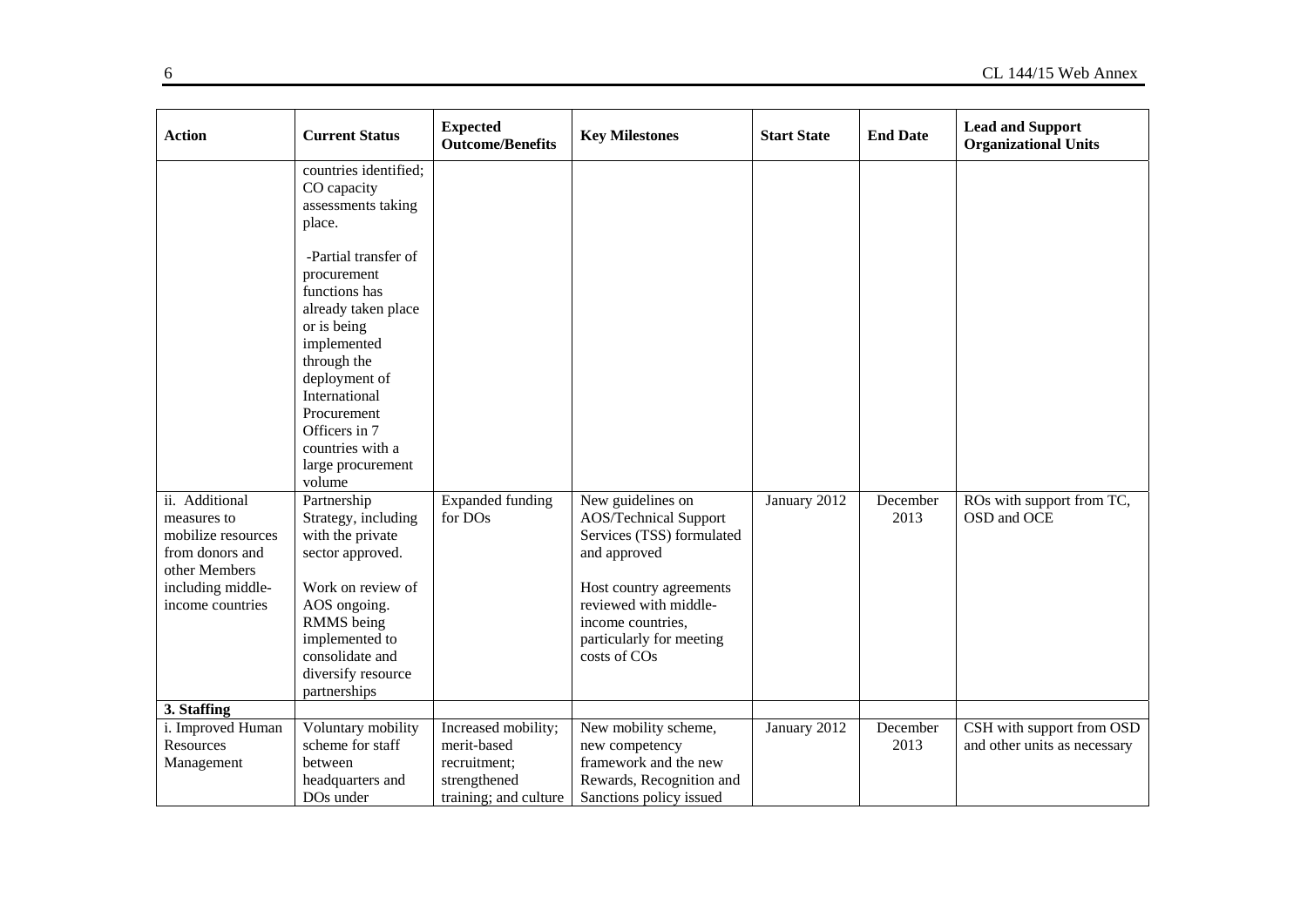| <b>Action</b>                            | <b>Current Status</b>                                                                                                                                                                                                                                                                                                                                                                 | <b>Expected</b><br><b>Outcome/Benefits</b>                                                                                                                                                                                                                                                                                                                                    | <b>Key Milestones</b>                                     | <b>Start State</b> | <b>End Date</b> | <b>Lead and Support</b><br><b>Organizational Units</b> |
|------------------------------------------|---------------------------------------------------------------------------------------------------------------------------------------------------------------------------------------------------------------------------------------------------------------------------------------------------------------------------------------------------------------------------------------|-------------------------------------------------------------------------------------------------------------------------------------------------------------------------------------------------------------------------------------------------------------------------------------------------------------------------------------------------------------------------------|-----------------------------------------------------------|--------------------|-----------------|--------------------------------------------------------|
|                                          | implementation and<br>a more managed<br>scheme under<br>preparation; work<br>underway on a new<br>Competency<br>Framework to guide<br>recruitment; PEMS<br>rollout completed<br>and a new Rewards,<br>Recognition and<br>Sanctions policy,<br>linked to PEMS is<br>under preparation.<br>Strengthened<br>training underway.<br><b>Local Culture</b><br>Change initiatives<br>underway | change initiatives<br>will result in better<br>quality of staff and<br>improved working<br>conditions                                                                                                                                                                                                                                                                         |                                                           |                    |                 |                                                        |
| ii. More flexible<br>Staffing of the COs | Concept and<br>approach of a core<br>staff complement of<br>seven with<br>flexibility to expand<br>in line with priority<br>needs (and<br>nationally staffed<br>offices that can be<br>upgraded in case of<br>need) endorsed in<br>principle by 143 <sup>rd</sup><br>session of Council                                                                                               | CO <sub>s</sub> that are better<br>tailored to the needs<br>of Members with<br>flexibility to adjust<br>to changing<br>circumstances.<br>Flexibility to adjust<br>operational capacity<br>of COs through<br>better use of AOS<br>income and/or<br>including provision<br>for operations<br>support as direct<br>costs where<br>appropriate in<br>project/programme<br>budgets | CO <sub>s</sub> restructured in line<br>with overall plan | <b>July 2012</b>   | June 2015       | ROs with support from OSD<br>and CSH                   |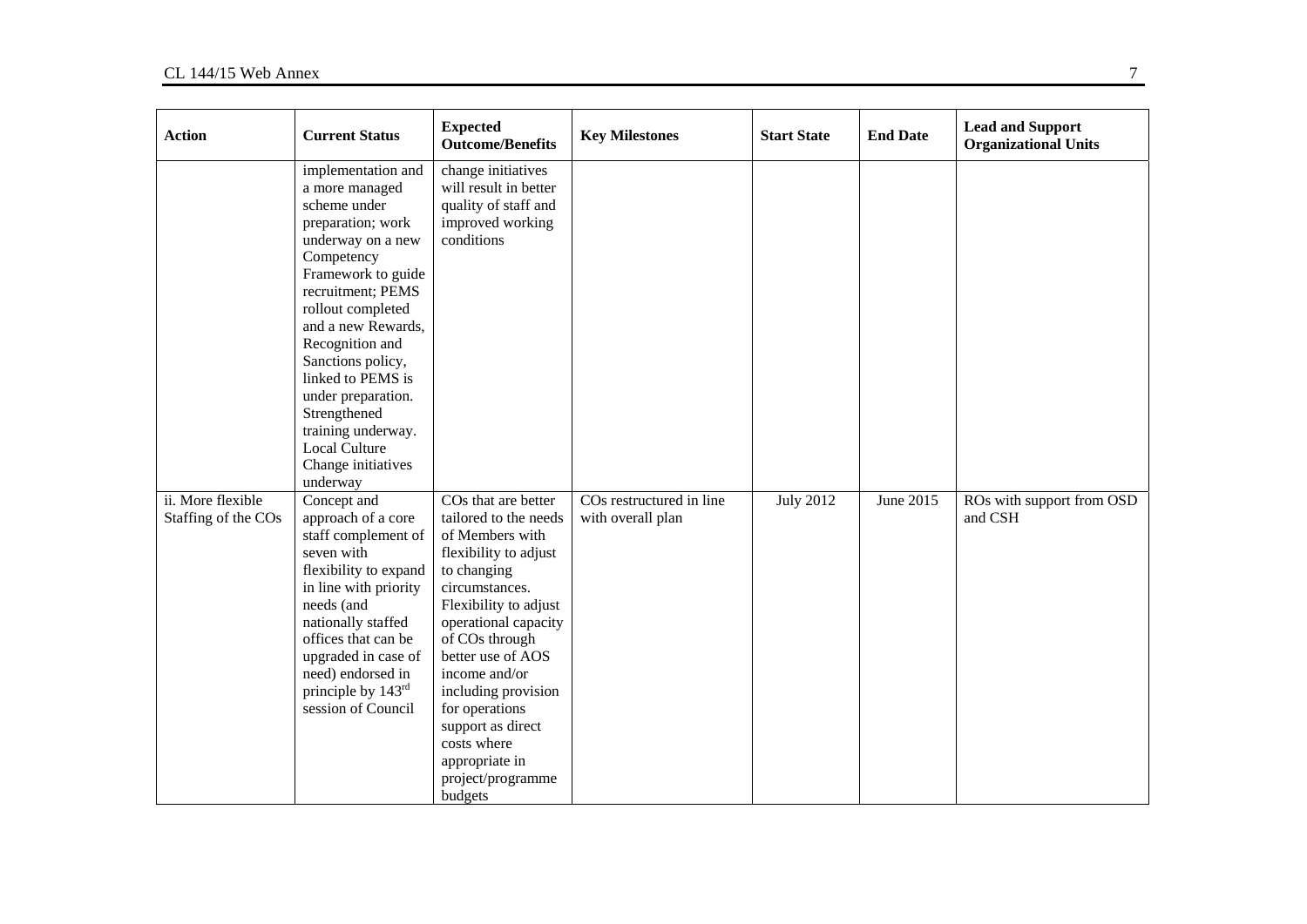| <b>Action</b>                                             | <b>Current Status</b>                                                                                                                                                                                                                                                         | <b>Expected</b><br><b>Outcome/Benefits</b>                                                                                                                                                                                   | <b>Key Milestones</b>                                                                                                                                                                                                                                                                                                                      | <b>Start State</b> | <b>End Date</b>  | <b>Lead and Support</b><br><b>Organizational Units</b>                |
|-----------------------------------------------------------|-------------------------------------------------------------------------------------------------------------------------------------------------------------------------------------------------------------------------------------------------------------------------------|------------------------------------------------------------------------------------------------------------------------------------------------------------------------------------------------------------------------------|--------------------------------------------------------------------------------------------------------------------------------------------------------------------------------------------------------------------------------------------------------------------------------------------------------------------------------------------|--------------------|------------------|-----------------------------------------------------------------------|
| iii. Staffing of<br>SROs and ROs                          | Staffing and skills<br>mix have been<br>progressively<br>adjusted in<br>ROs/SROs in the<br>past biennium and<br>adjustments made                                                                                                                                              | Staffing of<br>ROs/SROs will be<br>better aligned to<br>needs of the<br>region/subregion<br>taking into account<br>decentralization of<br>emergency<br>activities and<br>implementation of<br>the GRMS new<br>field solution | Proposals to adjust skills<br>mix by Regional<br><b>Management Teams</b><br>together with competent<br>headquarters units agreed<br>and implemented.<br>Proposals to strengthen<br>operational support<br>capacity in ROs/SROs<br>with additional field<br>programme/operations<br>officers and support staff<br>finalized and implemented | <b>July 2012</b>   | June 2013        | ROs with support from<br>OSD, TC and CSH and<br><b>GRMS</b> Programme |
| iii. Use of<br><b>Innovative Staffing</b><br>Instruments  | A number of<br>instruments and<br>agreements are<br>already in place and<br>expansion has been<br>endorsed by the<br>$143rd$ Council<br>session                                                                                                                               | Strengthened staff<br>capacity in DOs                                                                                                                                                                                        | New agreements and<br>modalities put in place and<br>communicated to DOs                                                                                                                                                                                                                                                                   | <b>July 2012</b>   | December<br>2012 | OSD, TC with support from<br><b>CSH</b>                               |
|                                                           |                                                                                                                                                                                                                                                                               |                                                                                                                                                                                                                              | III. An Integrated Model for Programme Delivery                                                                                                                                                                                                                                                                                            |                    |                  |                                                                       |
| i. Integrated and<br>synergistic<br>programme<br>delivery | Better integration<br>between emergency<br>and development<br>programmes<br>endorsed by<br>the $143rd$ session of<br>Council.<br>Joint TC operations<br>support missions to<br>ROs are ongoing<br>for field programme<br>review, including<br>transition from<br>emergency to | A more holistic and<br>efficient delivery of<br>services to<br>Members and a<br>better transition<br>from emergency to<br>rehabilitation to<br>development                                                                   | Overall plan for<br>restructuring and<br>decentralization of<br>emergency operations<br>prepared<br>Inter-departmental Task<br>Force for Integration of<br>Emergency and<br><b>Development Activities</b><br>established; pilot countries<br>identified; CO capacity<br>assessment completed;<br>accountability and<br>oversight framework | January 2012       | December<br>2013 | ROs with support from TC<br>and OSD                                   |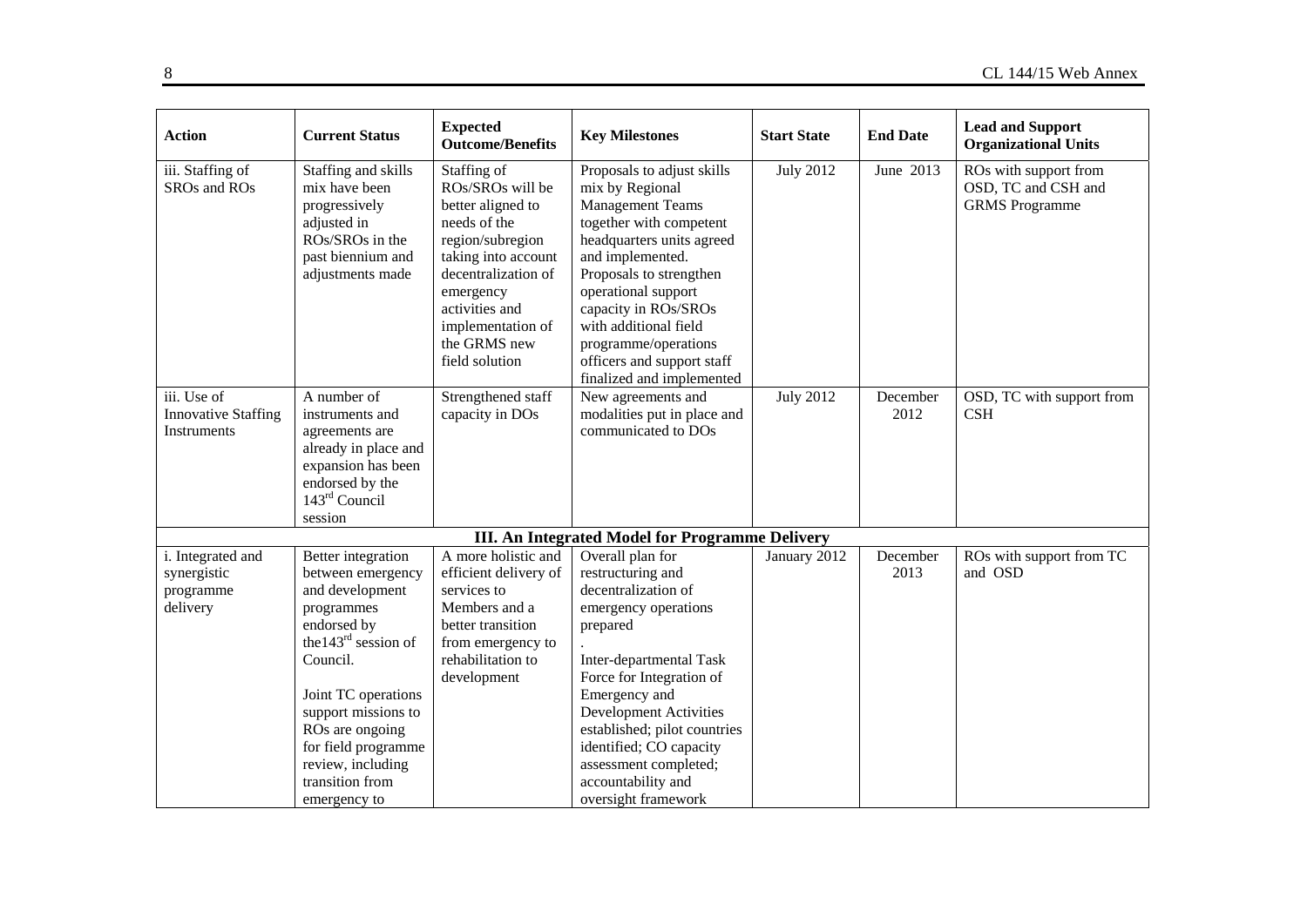| <b>Action</b>                                                                                                     | <b>Current Status</b>                                                                                                                                                                                 | <b>Expected</b><br><b>Outcome/Benefits</b>                                                                                                       | <b>Key Milestones</b>                                                                                                                                                                                                                                                           | <b>Start State</b> | <b>End Date</b>  | <b>Lead and Support</b><br><b>Organizational Units</b>            |
|-------------------------------------------------------------------------------------------------------------------|-------------------------------------------------------------------------------------------------------------------------------------------------------------------------------------------------------|--------------------------------------------------------------------------------------------------------------------------------------------------|---------------------------------------------------------------------------------------------------------------------------------------------------------------------------------------------------------------------------------------------------------------------------------|--------------------|------------------|-------------------------------------------------------------------|
|                                                                                                                   | rehabilitation to<br>development issues                                                                                                                                                               |                                                                                                                                                  | prepared; and training<br>provided                                                                                                                                                                                                                                              |                    |                  |                                                                   |
| ii. Team work and<br>improved<br>Knowledge<br>Management                                                          | Circular on and<br>Responsibilities and<br>Relationships<br>issued on 15 April<br>2011 with guidance<br>on Functional<br><b>Technical Networks</b><br>(FTNs). Proposals<br>for FTNs being<br>received | Clear relationships<br>and creation of<br>technical teams<br>comprising staff in<br>all locations will<br>improve work                           | 10-15 FTNs established in<br>all major technical areas of<br>work                                                                                                                                                                                                               | January 2012       | December<br>2012 | DDGO and DDGK with<br>support of other units as<br>necessary      |
| iii. A Strengthened<br><b>TCP</b>                                                                                 | Responsibility for<br>non-emergency<br>TCP has been<br>decentralized and<br>new manuals and<br>guidelines issued                                                                                      | Further changes<br>will be made to<br>ensure that<br>assistance under<br>TCP is closely<br>aligned to country<br>and (sub)regional<br>priorities | TCP criteria adjusted to<br>better align with the CPF.<br>Adjustments will be made<br>in the manual<br>Function and role of<br>headquarters, ROs/SROs<br>in project technical<br>backstopping revisited<br>and reviewed for greater<br>harmonization and<br>delivery as One FAO | January 2012       | December<br>2012 | TC with support from ROs                                          |
| iv. Strategic and<br>Fungible Use of<br><b>Resources</b>                                                          | Increased flexibility<br>for shifting<br>resources between<br>different uses<br>within regions in<br>line with those in<br>headquarters                                                               | Enhanced<br>fungibility within<br>the region which<br>will make resource<br>use more efficient                                                   | Rules for fungibility<br>together with appropriate<br>procedures developed                                                                                                                                                                                                      | January 2012       | December<br>2012 | DDGO with support from<br>OSP, TC and other units as<br>necessary |
| v. Support the<br>implementation of<br>the Management<br>and Accountability<br>System (MAS)<br>of the UN Resident | FAORs are fully<br>briefed on their role<br>in the MAS and the<br><b>RCS</b>                                                                                                                          | <b>Improved UN</b><br>Coherence. Supply<br>of competent RCs<br>that also have a<br>strong background<br>re food and                              | MAS/RCS reflected in<br>FAORs' job descriptions.<br>Corporate policy on<br>sponsoring of RC<br>candidates adopted                                                                                                                                                               | January 2012       | December<br>2012 | DDGO with support from<br>CSH, TC and other units as<br>necessary |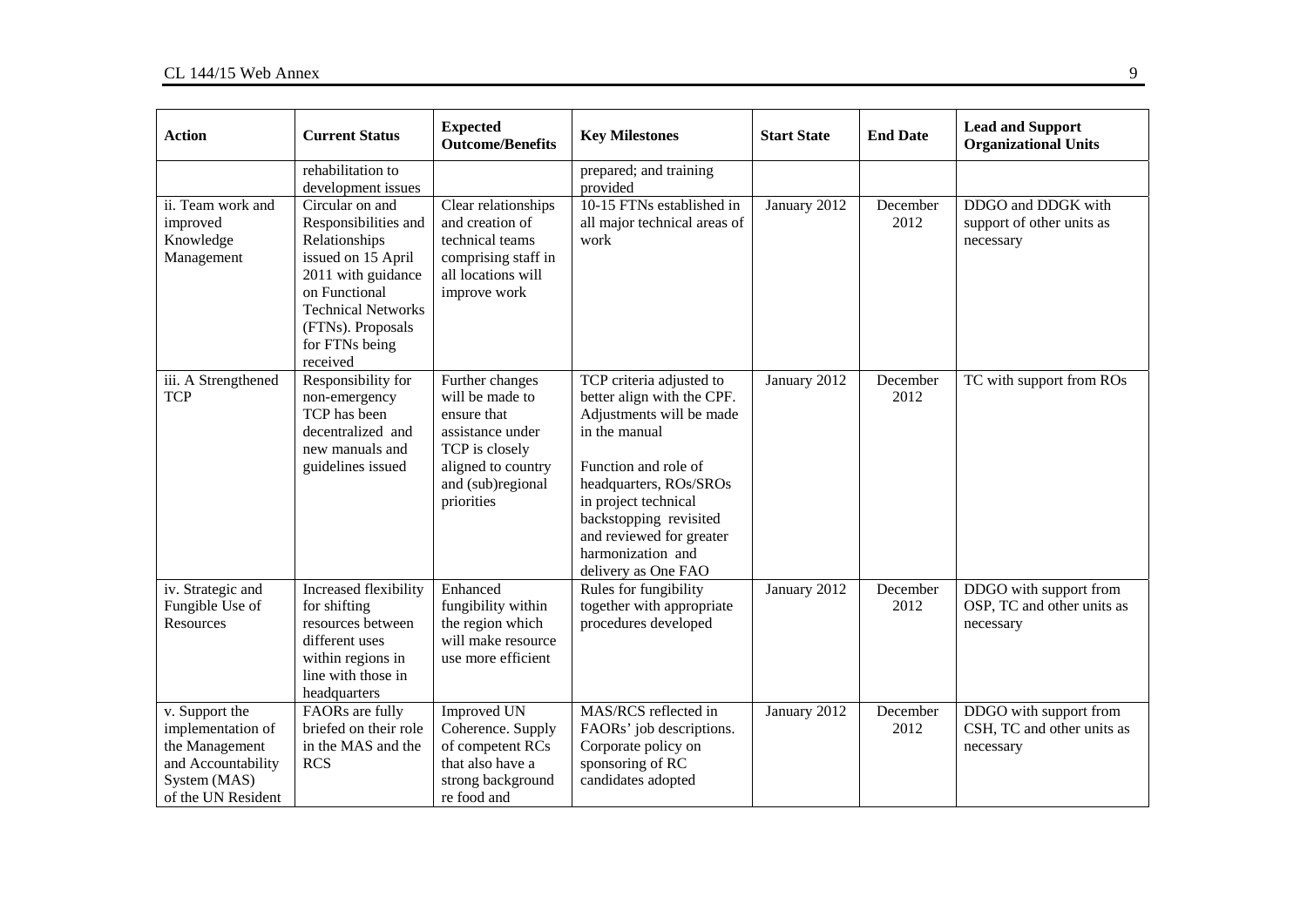| <b>Action</b>                                                                       | <b>Current Status</b>                                                                                                                                                                     | <b>Expected</b><br><b>Outcome/Benefits</b>                                                                                                                                                                                                                                               | <b>Key Milestones</b>                                                                                                                                                                                                                                                                                                                                                               | <b>Start State</b> | <b>End Date</b>  | <b>Lead and Support</b><br><b>Organizational Units</b> |
|-------------------------------------------------------------------------------------|-------------------------------------------------------------------------------------------------------------------------------------------------------------------------------------------|------------------------------------------------------------------------------------------------------------------------------------------------------------------------------------------------------------------------------------------------------------------------------------------|-------------------------------------------------------------------------------------------------------------------------------------------------------------------------------------------------------------------------------------------------------------------------------------------------------------------------------------------------------------------------------------|--------------------|------------------|--------------------------------------------------------|
| Coordinator System<br>(RCS)                                                         |                                                                                                                                                                                           | agriculture issues                                                                                                                                                                                                                                                                       |                                                                                                                                                                                                                                                                                                                                                                                     |                    |                  |                                                        |
|                                                                                     |                                                                                                                                                                                           |                                                                                                                                                                                                                                                                                          | IV. Other Actions, Including Monitoring and Oversight                                                                                                                                                                                                                                                                                                                               |                    |                  |                                                        |
| i. Field Accounting<br>System (FAS)<br>replacement<br>through the GRMS<br>Programme | The new Field<br>Solution, the Oracle<br>upgrade to Release<br>12 and the new<br>Travel system<br>(replacing Atlas)<br>are being developed<br>as part of the<br>ongoing GRMS<br>Programme | Wherever possible,<br>DOs are provided<br>with improved tools<br>to carry out the<br>functions delegated<br>to them and with<br>timely, complete<br>and accurate data to<br>be able to monitor<br>field operations<br>more effectively<br>and make more<br>efficient use of<br>resources | 1. Implementation of<br>IPSAS-compliant systems,<br>a new travel system and<br>the upgrade of Oracle R12<br>systems (including<br>improved NSHR and<br>procurement functionality)<br>at headquarters, ROs and<br>pilot country offices in<br>November 2012<br>2. Phased roll-out of<br>systems to all COs with<br>adequate connectivity will<br>progressively take place in<br>2013 | January 2011       | December<br>2013 | DDGO, ROs, CS and CIO                                  |
| ii. Management<br>Information<br>Systems to support<br><b>DOs</b>                   | Technological<br>foundation<br>established, and the<br>first set of budget<br>monitoring reports<br>made available to<br><b>DOs</b>                                                       | DOs have relevant<br>and timely<br>information for<br>decision-making<br>and supporting of<br>key business<br>processes                                                                                                                                                                  | Further DO needs for<br>information identified and<br>implemented, and made<br>available to the DOs<br>through multiple<br>information delivery<br>channels                                                                                                                                                                                                                         | January 2011       | December<br>2013 | OSD, DOs, OSP, TC, CS<br>and CIO                       |
| ii. ICT<br>infrastructure                                                           |                                                                                                                                                                                           |                                                                                                                                                                                                                                                                                          |                                                                                                                                                                                                                                                                                                                                                                                     |                    |                  |                                                        |
| a. Communications<br>network upgrade                                                | The Wide Area<br>Network has been<br>enhanced both in<br>terms of technology<br>and capacity<br>through the IPA<br>3.90 initiative in<br>support of growing<br>corporate needs            | Faster access from<br>DOs to corporate<br>applications and<br>availability of a<br>wide range of new-<br>generation<br>applications which<br>are more bandwidth<br>demanding, such as<br>Voice over IP,                                                                                  | DO connectivity upgraded<br>with reviews on a<br>continuing basis to ensure<br>that it constantly meets the<br>changing needs                                                                                                                                                                                                                                                       | January 2010       | December<br>2013 | <b>CIO</b>                                             |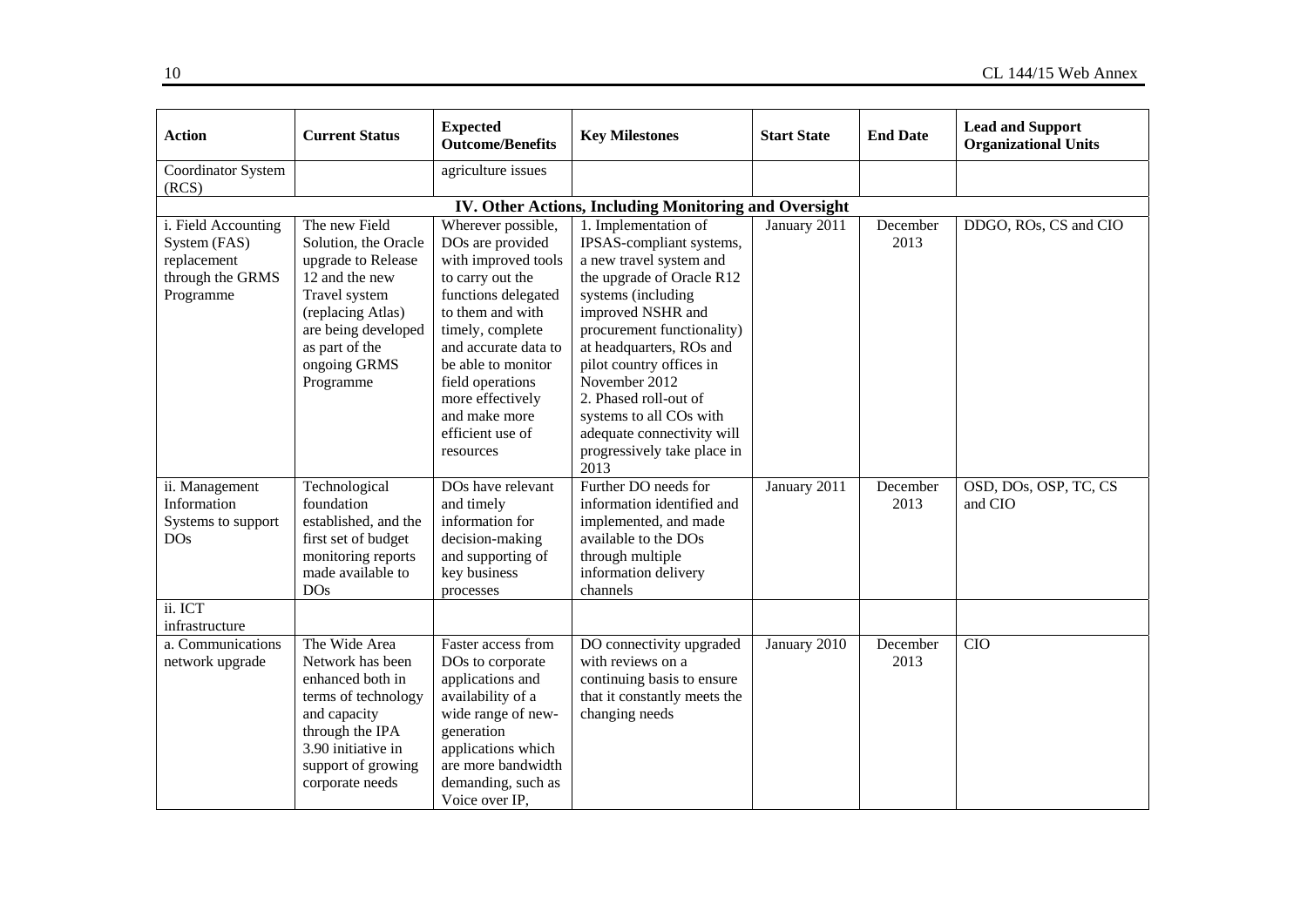| <b>Action</b>                                                    | <b>Current Status</b>                                                                                                                                                                                                  | <b>Expected</b><br><b>Outcome/Benefits</b>                                                                                                                                                     | <b>Key Milestones</b>                                                      | <b>Start State</b> | <b>End Date</b>  | <b>Lead and Support</b><br><b>Organizational Units</b>                                                                                                           |
|------------------------------------------------------------------|------------------------------------------------------------------------------------------------------------------------------------------------------------------------------------------------------------------------|------------------------------------------------------------------------------------------------------------------------------------------------------------------------------------------------|----------------------------------------------------------------------------|--------------------|------------------|------------------------------------------------------------------------------------------------------------------------------------------------------------------|
|                                                                  |                                                                                                                                                                                                                        | Videoconferencing<br>and knowledge<br>sharing and<br>collaboration tools;<br>enhance inter-office<br>collaboration<br>between<br>headquarters and<br>DOs as well as<br>amongst DOs<br>enhanced |                                                                            |                    |                  |                                                                                                                                                                  |
| b.Consolidation of<br>authentication of<br>ICT infrastructure    | The consolidation<br>of email and user<br>management has<br>been planned;<br>currently there is a<br>fragmented<br>landscape of email<br>systems and user<br>directories across<br>DO <sub>s</sub> and<br>headquarters | Better globalized<br>systems access                                                                                                                                                            | Consolidated<br>authentication<br>infrastructure                           | January 2012       | December<br>2013 | <b>CIO</b>                                                                                                                                                       |
| c. More efficient<br>access to<br>applications for<br><b>DOs</b> | <b>Technical solutions</b><br>being evaluated                                                                                                                                                                          | More efficient<br>access to<br>headquarters-<br>hosted applications<br>(reliability,<br>usability) from DOs                                                                                    | <b>Technology</b> solutions<br>identified and<br>implemented               | October 2011       | December<br>2012 | CIO, CS                                                                                                                                                          |
| d. Alignment of IT<br>support for DOs<br>with needs              | Global Support<br>Model in place                                                                                                                                                                                       | DOs' IT needs are<br>met.                                                                                                                                                                      | Revised support structure<br>in place and functional                       | January 2012       | December<br>2012 | CIO and ROs,<br>GRMS board is envisaging<br>a future support model that<br>could merge the CIO service<br>desk with the GRMS<br><b>Operational Support staff</b> |
| iii. Improving the<br>internal control<br>framework              | Ongoing risk-based<br>review of DOs<br>network by OIG                                                                                                                                                                  | Ongoing process of<br>improvement                                                                                                                                                              | Ongoing follow-up of<br>status of implementation<br>of recommendations and | Ongoing            | Ongoing          | <b>OIG</b>                                                                                                                                                       |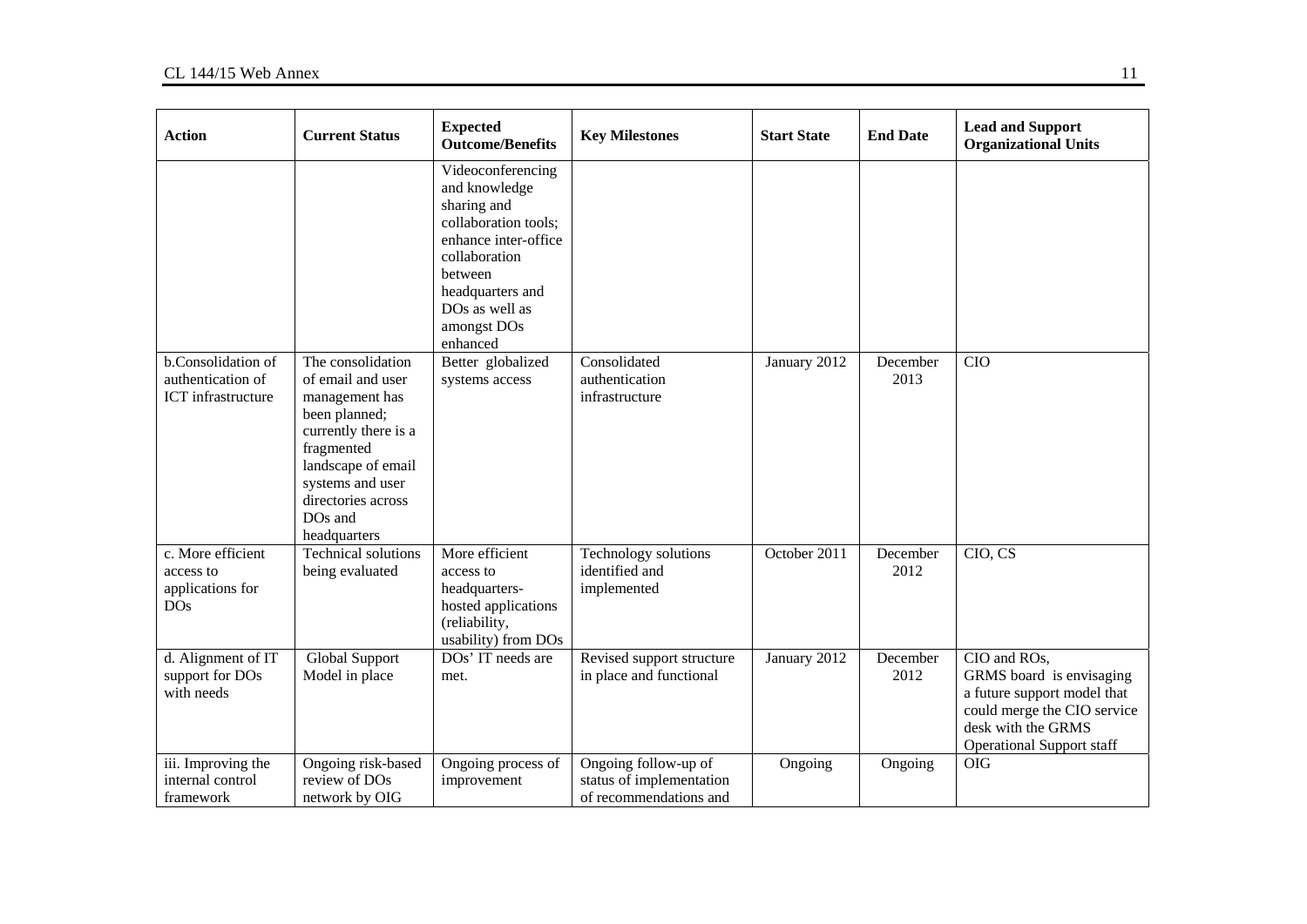| <b>Action</b>                                                    | <b>Current Status</b>                                                                                                                                                                                                                                                                                                                                                                                                                                                                                                                                                                              | <b>Expected</b><br><b>Outcome/Benefits</b>                                                                                                                                                                                                                                                                                             | <b>Key Milestones</b>                                                                                                                                                                                                                                           | <b>Start State</b> | <b>End Date</b> | <b>Lead and Support</b><br><b>Organizational Units</b>              |
|------------------------------------------------------------------|----------------------------------------------------------------------------------------------------------------------------------------------------------------------------------------------------------------------------------------------------------------------------------------------------------------------------------------------------------------------------------------------------------------------------------------------------------------------------------------------------------------------------------------------------------------------------------------------------|----------------------------------------------------------------------------------------------------------------------------------------------------------------------------------------------------------------------------------------------------------------------------------------------------------------------------------------|-----------------------------------------------------------------------------------------------------------------------------------------------------------------------------------------------------------------------------------------------------------------|--------------------|-----------------|---------------------------------------------------------------------|
| a. Ongoing review<br>of control<br>framework                     | and related<br>implementation and<br>follow-up of<br>recommended<br>control<br>improvements                                                                                                                                                                                                                                                                                                                                                                                                                                                                                                        |                                                                                                                                                                                                                                                                                                                                        | reporting to management<br>and governing bodies                                                                                                                                                                                                                 |                    |                 |                                                                     |
| b. Formal<br>accountability and<br>internal control<br>framework | A high-level<br>assessment of the<br>Organization's<br>present system of<br>accountability and<br>internal controls<br>was carried out<br>with the assistance<br>of an external<br>consultant during<br>2011 and the<br>resulting report<br>advised on how to<br>strengthen and<br>formalize FAO's<br>accountability and<br>internal control<br>framework to hold<br>managers and staff<br>accountable for<br>their decisions and<br>actions<br>Management is<br>currently<br>considering how<br>best to proceed with<br>development and<br>implementation of<br>such accountability<br>framework, | Together with<br>control<br>improvements<br>introduced through<br>implementation of<br>the GRMS,<br>development and<br>introduction of a<br>more formalized<br>accountability and<br>internal control<br>framework will<br>strengthen<br>accountability<br>throughout all<br>offices and support<br>decentralization and<br>delegation | Decision to be taken and<br>communicated re how to<br>address development of<br>formal accountability and<br>internal control framework<br>Development of strategy,<br>implementation plan and<br>related resource<br>requirements<br>Introduction of framework | December<br>2012   |                 | To be determined<br>Initial steps to be initiated by<br><b>DDGO</b> |